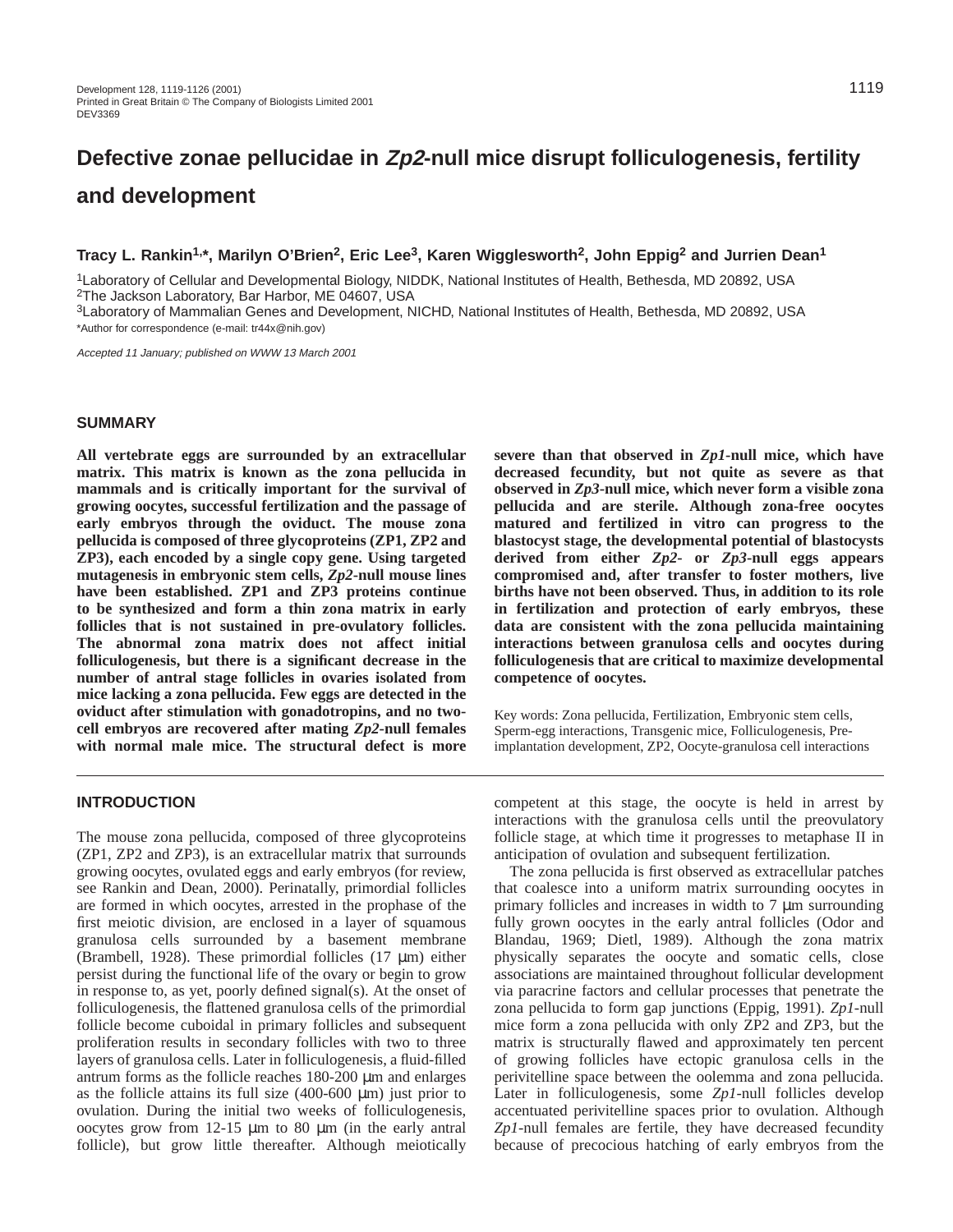#### 1120 T. L. Rankin and others

structurally compromised zona matrix (Rankin et al., 1999). A more dramatic phenotype is observed in mice that lack ZP3, which are unable to form a zona matrix despite synthesis of ZP1 and ZP2. Although some eggs are recovered from *Zp3* null mice after gonadotropin stimulation, two-cell embryos are not observed in the oviduct after mating and females are sterile (Liu et al., 1996; Rankin et al., 1996).

It was unclear whether the absence of ZP2 would result in a phenotype similar to mice lacking ZP1 or ZP3. During oogenesis, ZP2 and ZP3 transcripts are present in approximately stoichometric amounts, with ZP1 being less abundant (Epifano et al., 1995b). A model of the zona pellucida matrix proposes that ZP2/ZP3 protein dimers form a meshwork of fibrils that are periodically crosslinked by homodimers of ZP1 (Greve and Wassarman, 1985; Green, 1997). These observations suggest that the absence of ZP2 would phenocopy *Zp3*-null mice and result in zona-free oocytes and sterility. However, the ~350 amino acid domain at the C terminus of ZP2 (713 amino acids) is 47% similar to ZP1 (623 amino acids; Epifano et al., 1995a), which raises the possibility that ZP1 might substitute for ZP2 in forming a zona matrix in *Zp2*-null mice. If true, then the absence of ZP2 might produce a similar phenotype to that of *Zp1*-null mice, in which a zona pellucida is formed, but structural abnormalities lead to precocious hatching and decreased fecundity. To determine experimentally the consequence of absent ZP2 and further investigate the biological functions of the zona pellucida, we have established mouse lines that lack ZP2 and compared the effects of each (*Zp1, Zp2* and *Zp3*) null mutation on folliculogenesis, fertilization and early development.

## **MATERIALS AND METHODS**

#### **Gene targeting**

The targeting vector was constructed using a genomic clone of mouse *Zp2* obtained from screening a 129/Sv mouse genomic library (Stratagene, La Jolla CA) with mouse ZP2 cDNA (Liang et al., 1990). A 1.2 kb *Pme*I-*Kpn*I fragment containing a portion of the *Zp2* promoter and exon 1 (including the ATG initiation site) was subcloned into the *Xho*I site of pPNT and a second, 5 kb *Eco*RI-*Spe*I fragment containing exons 3-7, was cloned into the *Xba*I site (Fig. 1). The targeting construct was linearized with *Not*I and electroporated into R1 embryonic stem cells (Nagy et al., 1993). Individual clones were selected after growth in G418 (Life Technologies, Rockville, MD) and gangcyclovir (Roche Discovery, Welwyn, UK), and correctly targeted clones were identified by Southern blot analysis with 32P-labeled probes 5′ (−1570 to −1277 bp of the transcription start site) and 3′ (cDNA encoding exons 11-14) to the targeting vector (Fig. 1). Identity of the mutant allele was confirmed using a 0.6 kb *Pst*I fragment isolated from PGK-*Neo*. Heterozygous *Zp2tm/+* cells from multiple lines were injected into C57BL/6N blastocysts to obtain coat color chimeric mice. Germ cell transmission was assayed by Southern blot analysis of DNA isolated from tails (Rankin et al., 1996).

#### **Ovarian histology**

Ovaries were isolated from 6-8-week-old normal or *Zp2*-null females, fixed in 3% glutaraldehyde in 0.1 M cacodylate buffer, pH 7.2 overnight, rinsed in the same and transferred to 70% ethanol. Tissues were dehydrated, embedded in methacrylate and 2 µm sections cut (American Histolabs, Gaithersburg, MD). Mounted sections were stained with periodic-acid Schiff's reagent and Hematoxylin. Additional mice were stimulated with 5 iu each of pregnant mare

serum gonadotrophins (eCG; Sigma, St Louis, MO) administered intraperitoneally, followed 48 hours later with 5 iu each of human chorionic gonadotrophin (hCG; Sigma, St Louis, MO). Nine hours after hCG administration, the ovaries were isolated, fixed and sectioned as described above to observe preovulatory follicles. Alternatively, single ovaries (four to seven) were isolated from 21 day-old normal and *Zp1*-, *Zp2*- and *Zp3*-null mice and fixed overnight in Bouin's (Rankin et al., 1996) for morphometric analysis of folliculogenesis (Pedersen and Peters, 1968). The number of primary, preantral, early antral and mid-to-large antral follicles was estimated by counting follicles, in every third section in which the germinal vesicle of the oocyte was observed. Comparisons of null mutants with normal was performed by one-way ANOVA with Dunnett's post test using GraphPad InStat version 3.02 for Windows 95 (GraphPad Software, San Diego, CA).

#### **Isolation of eggs and embryos**

Normal and *Zp2*-null females were stimulated with 5 iu each of eCG followed by 5 iu each of hCG 46-48 hours later. For collection of ovulated eggs, the mice were euthanized 14 hours after administration of hCG and cumulus masses were isolated from oviducts and dispersed with hyaluronidase Type IV (0.5 mg/ml; Sigma, St Louis, MO) for 2-3 minutes. To obtain two-cell embryos, mice were mated with  $(CBA/N \times C57BL/6N)F_1$  males at the time of hCG administration and plugged females were euthanized 40 hours later. Embryos were collected by flushing the oviducts with M2 medium (Specialty Media, Lavallette, NJ).

#### **Immunocytochemistry and confocal microscopy**

Ovaries were isolated from 21-day-old normal, *Zp1*- (Rankin et al., 1999), *Zp2*- and *Zp3*- (Rankin et al., 1996) null mice, fixed for 5 hours at room temperature in 2% paraformaldehyde in phosphate-buffered saline (PBS; 127 mM NaCl, 2.7 mM KCl, 4.3 mM Na2HPO4), dehydrated through graded alcohol solutions, and embedded in paraffin (American Histolabs, Gaithersburg, MD). Sections (4-6 µm) were cut, rehydrated, rinsed in Tris-buffered saline (TBS; 10 mM Tris-HCl, pH 7.6, 0.15 mM NaCl) and blocked with 3% BSA in TBS (BSA/TBS) for 1 hour at room temperature. Sections were incubated (overnight, 4ºC) with antibodies to ZP1 (Rankin et al., 1998), ZP2 (East and Dean, 1984) or ZP3 (East et al., 1985) diluted (1:500) in BSA/TBS. After washing the slides three times (3 minutes each wash) in BSA/TBS, the slides stained with antibody to ZP1 were incubated (1 hour, room temperature) with AMCA-conjugated goat anti-rat IgG; the slides stained with antibody to ZP2 were incubated with TRITCconjugated goat anti-rat IgG; and the slides stained with antibody to ZP3 were incubated with FITC-conjugated goat anti-rat IgG (all from Jackson Immunoresearch, West Grove, PA). At the end of the incubation, the slides were washed three times (3 minutes each wash) with BSA/TBS and equilibrated in Slow-Fade Light buffer before mounting in Slow-Fade Light mounting medium (Molecular Probes, Eugene, OR). Imaging was performed on a Zeis Axiovert 100M microscope equipped with a LSM 510 laser-scanning confocal optics (Carl Zeiss, Thornwood, NY). For imaging AMCA emissions, excitation filters of 364 nm and 488 nm, and a 385 nm LP emission filter were used; for rhodamine emissions, excitation filters of 543 nm and 488 nm and a 560 nm LP filter were used; and for FITC, an excitation filter of 488 nm and a 505 nm LP filter were used. Differential interference microscopy images were taken on the same system using a single channel transmission detector. Settings were optimized for visualizing the normal zona pellucida and those settings were used to image the zonae from each of the three null lines.

#### **Isolation and culture of oocytes and preimplantation embryos**

Germinal vesicle stage oocytes were isolated from antral follicles of eCG-primed mice and matured in vitro (Eppig and O'Brien, 1996). After 15 hours of maturation, eggs were fertilized in vitro and zygotes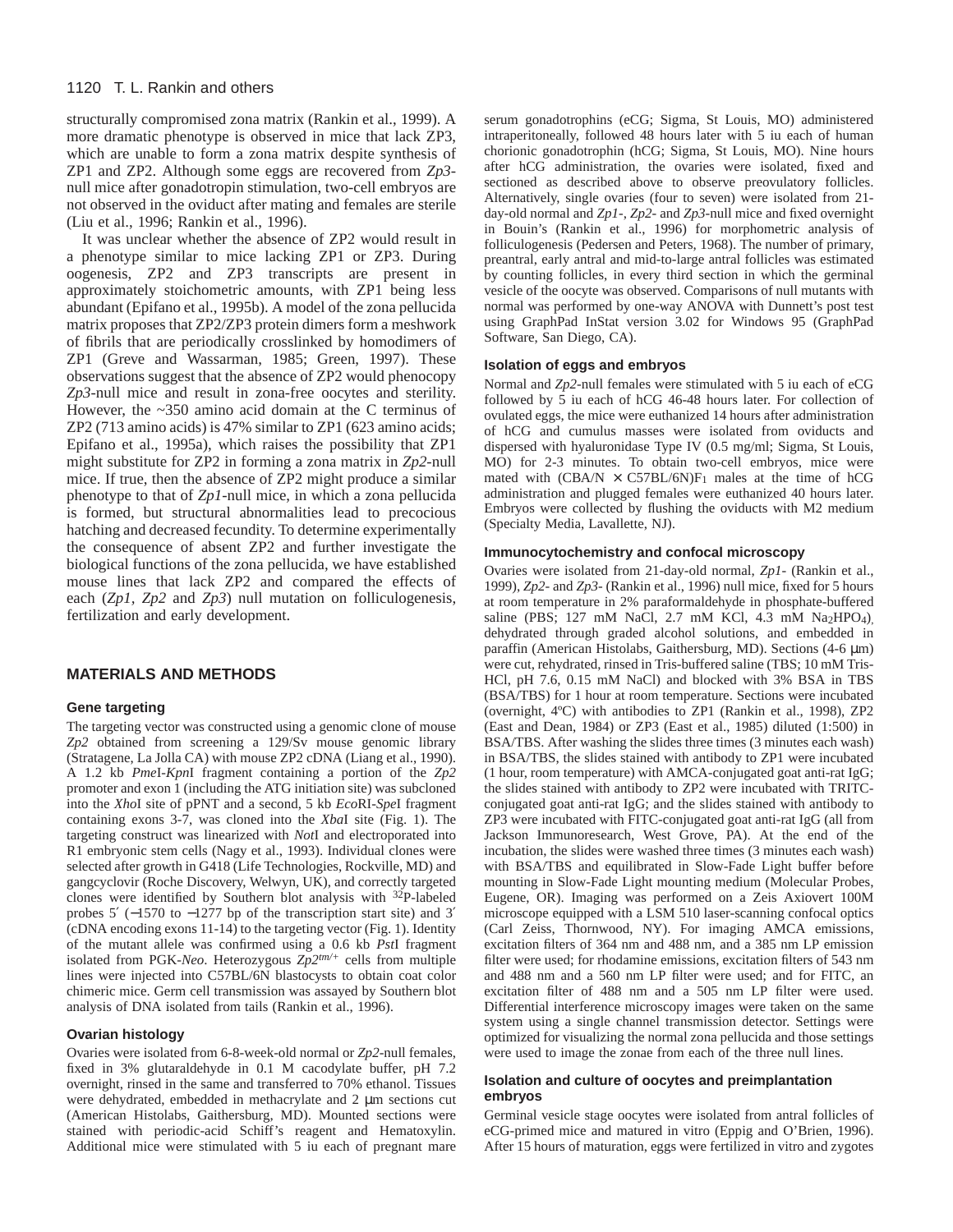

**Fig. 1**. Targeting the *Zp2* locus in embryonic stem cells. (A) The *Zp2* allele containing 18 exons on chromosome 7. (B) The targeting construct generated by inserting the PGK-Neo and the PGK-TK cassettes as positive and negative selection markers. (C) The resulting null allele generated by the homologous replacement of the normal allele with the targeting construct. Vertical bars represent exons and arrows indicate restriction endonuclease sites. The thicker lines represent the 1.2 kb and 5.0 kb of homologous DNA that are 5′ and 3′, respectively, to the Neo cassette in the targeting construct. The probes used for Southern hybridization are indicated under the targeted allele (C) by black boxes. X, *Xba*I; B, *Bam*HI. Southern hybridization of purified embryonic stem cell DNA using probes 3′ (D) and 5′ (E) of the recombination breakpoints. After digestion with *Xba*I, the normal and mutant alleles detected with the 3′ probe had fragment sizes of 16 kb and 10 kb, respectively. After digestion with *Bam*HI, the normal and mutant alleles detected with the 5' probe had sizes of 5 kb and 7 kb, respectively. Lanes 1 contain the DNA of untargeted embryonic stem cells and lanes 2-4 contain the DNA of successfully targeted stem cells. (F) Genotyping by Southern blot hybridization of DNA isolated from the tails of F<sub>2</sub> animals generated from a  $Zp2^{+/tm} \times Zp2^{+/tm}$  cross after restriction digest with *Bam*HI and hybridization with the 5′ probe. Normal *Zp2+/+*; heterozygous *Zp2+/tm* and homozygous *Zp2tm/tm* animals were present in the expected Mendelian ratios for transmission of a single copy mutant gene.

were cultured as described (Eppig and O'Brien, 1996), except that embryos were placed in individual drops (20 µl) of medium under washed paraffin oil to prevent zona-free embryos from adhering to one another. The zonae pellucidae were removed from normal oocytes by brief exposure to acidified Tyrode's media (Hogan et al., 1994) and decreased quantities of sperm  $(2.5 \times 10^3)$  were used to fertilize eggs lacking a zona pellucida. After in vitro culture, blastocysts were transferred to pseudopregnant female mice (Eppig and O'Brien, 1996).

## **RESULTS**

#### **Targeting the Zp2 gene**

The mouse *Zp2* gene (Liang et al., 1990) was re-isolated from a 129/Sv genomic library and used to construct a targeting vector of the single-copy gene located on chromosome 7 (Fig. 1A, Lunsford et al., 1990). The construct contained 6.2 kb of isogenic DNA (1.2 kb 5′ to the transcription start site and 5.0 kb extending from intron 2 to intron 7, Fig. 1B). After electroporation into R1 embryonic stem cells and positivenegative section with G418 and gangcyclovir (Thomas and Capecchi, 1987), 6% of the surviving cells were successfully targeted (Fig. 1C). Targeting was confirmed using 5′ and 3′ probes that lay outside the range of homologous DNA (Fig. 1D,E). Independently derived heterozygous null cell lines were injected into C57BL/6 host blastocysts to establish two mouse lines. Coat color chimeras were bred to CF-1 females to assure germline transmission of mutant  $Zp2$  and obtain  $F_1$ heterozygotes. Male and female heterozygotes were crossed and produced *Zp2+/+*, *Zp2+/tm*, and *Zp2tm/tm* offspring in the expected Mendelian ratios of a single-copy mutant gene (Fig. 1F).

The absence of ZP2 protein in *Zp2*-null mice was confirmed in paraffin-embedded ovarian sections (data not shown) and by confocal microscopy (Fig. 3H) using a monoclonal antibody specific to ZP2 that recognizes a linear epitope (amino acids 114-129) encoded by exon 5 (Greenhouse et al., 1999). Two independently derived mouse lines (*Zp2tm1Nih/tm1Nih* and *Zp2tm2Nih/tm2Nih*) with germline transmission have been stably maintained for over 2 years.

#### **Ovarian histology of Zp2-null mice**

The external morphology and behavior of both male and female *Zp2*-null mice appeared normal, and the ovaries of *Zp2*-null females were grossly indistinguishable from normal littermates. When *Zp2*-null ovaries were examined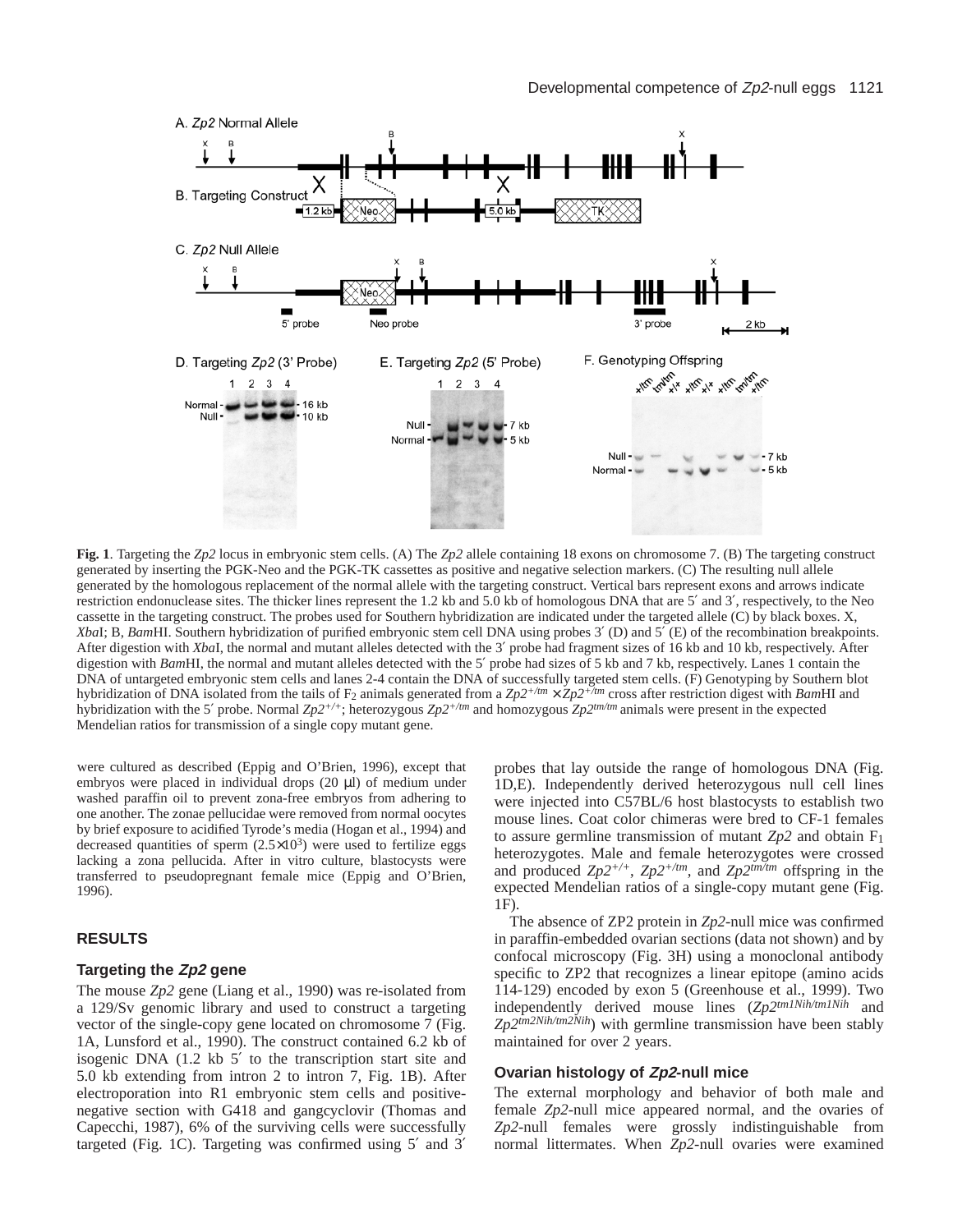**Fig. 2.** Ovarian histology and eggs from *Zp2*-null females. Ovaries isolated from both *Zp2*-null (A,C) and normal (B,D) mice, either in the absence of gonadotropin stimulation (A,B) or 9 hours post-hCG (C,D) were fixed in 3% glutaraldehyde and stained with periodic-acid Schiff's (PAS) reagent and Hematoxylin to highlight the glycoprotein-rich zona pellucida. *Zp2*-null females have a very thin zona pellucida (A, arrows) compared with normal (B, arrow). The thin zona pellucida does not persist after formation of the antrum (C) of null mice, but is clearly present as a PAS-stained structure surrounding normal oocytes (D, arrow). In these preovulatory follicles, the oophorus-cumulus complexes in the zona-free *Zp2*-null females (C) are highly disorganized compared with normal complexes (D). The *Zp2*-null oocytes have resumed meiosis, shown by the absence of a germinal vesicle (nucleus), indicating normal meiotic maturation in the zona-free oocytes. Isolated eggs were collected from the oviducts of *Zp2*-null (E) and normal females (F). The eggs isolated from the *Zp2*-null females completely lacked a zona matrix which was clearly visible surrounding normal ovulated eggs (F, arrow). Scale bars: 50 µm.

histologically, follicles of all stages were present, including corpora lutea resulting from past ovulations. During pre-antral folliculogenesis, a very thin zona pellucida was present in the perivitelline space between the plasma membrane of the oocytes and the surrounding granulosa cells (Fig. 2A, arrows). However, this nascent zona matrix was not sustained beyond the antral stage and zonae pellucidae were not observed late in folliculogenesis (Fig. 2C) or in ovulated eggs (Fig. 2E). Despite the severe defects in their zonae pellucidae, oocytes grew in size, remained in meiotic arrest and the rest of the follicular architecture was morphologically unperturbed in the *Zp2*-null follicles.

Later in folliculogenesis, however, the absence of a zona matrix resulted in dramatic alteration of somatic-oocyte interactions. Normally in pre-ovulatory follicles during the mucification reaction, the cumulus (granulosa) cells surrounding the egg secrete hyaluronic acid which separates the cells from one another and from the centrally positioned germ cell. However, the somatic cells remain tethered to the zona matrix by cellular processes and establish a distinctive oocyte- cumulus complex (Fig. 2D). In the absence of the zona pellucida, the cumulus cells are not regularly arrayed around the central germ cell and the oocyte-cumulus complex becomes progressively disorganized (Fig. 2C). Nevertheless, the zona-free oocytes undergo germinal vesicle breakdown (Fig. 2C) and can be ovulated into the oviduct (Fig. 2E).

### **Fertility of Zp2-null mice**

The fertility of the mice was assessed by breeding *Zp2*-null and normal mice. As anticipated, *Zp2*-null male mice were as fertile as normal cagemates (data not shown). However, female *Zp2*-null mice never became visibly pregnant and produced no offspring when mated with normal males (Table 1). To determine the cause of this infertility, *Zp2*-null and normal mice were stimulated with gonadotropins to obtain ovulated eggs. Both the *Zp2*-null and normal mice responded to hormonal stimulation and cumulus masses were isolated from



their oviducts. However, ovulated eggs were isolated from only half (6/12) of the *Zp2*-null mice and the number of eggs (1.4±0.6) was less than 5% of those obtained from normal females (35.6±7.7). When *Zp2*-null females were mated and their oviducts were flushed for two-cell embryos 40 hours after hCG stimulation, none was found (Table 1). Thus, the absence of a zona pellucida precludes formation of a normal oophoruscumulus complex and very few eggs are present in the oviducts of null females. Additionally, any zona-free embryos resulting from the fertilization of these eggs failed to survive to the twocell stage.

## **Expression of zona pellucida proteins in Zp1-, Zp2 and Zp3-null follicles**

To examine the accumulation of zona pellucida proteins in null animals, ovaries were isolated from normal and mutant 21 day old females and stained with monoclonal antibodies specific to ZP1, ZP2 or ZP3. All three zona pellucida proteins were detected in the zona pellucida surrounding normal growing oocytes by confocal microscopy (Fig. 3A-C) and the same settings were used to image the null ovaries. As anticipated, the zona pellucida protein encoded by the disrupted gene was not detected in *Zp1*-, *Zp2*- and *Zp3*-null ovaries (Fig. 3D,H,L). In the absence of ZP1, both ZP2 and ZP3 were incorporated into a zona matrix and the observed signal was comparable with that seen in the normal ovary (Fig. 3D-F). In the absence of ZP2, both ZP1 and ZP3 were detected at the periphery of

**Table 1. Fertility of homozygous** *Zp2***-null female mice**

|                                                            | Ovulated eggs*                            | Two-cell embryos*         | Live births <sup>†</sup>   |
|------------------------------------------------------------|-------------------------------------------|---------------------------|----------------------------|
| Normal $(Zp2^{+/+})$<br>Homozygous null<br>$(Z_D2^{tm/m})$ | $35.6 \pm 7.7$ (8/8)<br>$1.4\pm0.6(6/12)$ | $17.6 \pm 6.1(8)$<br>0(7) | $8.6 \pm 0.6$ (31)<br>0(0) |

\*Average±s.e.m. (number of animals from which eggs recovered/number of animals).

‡Average±s.e.m. (number of litters).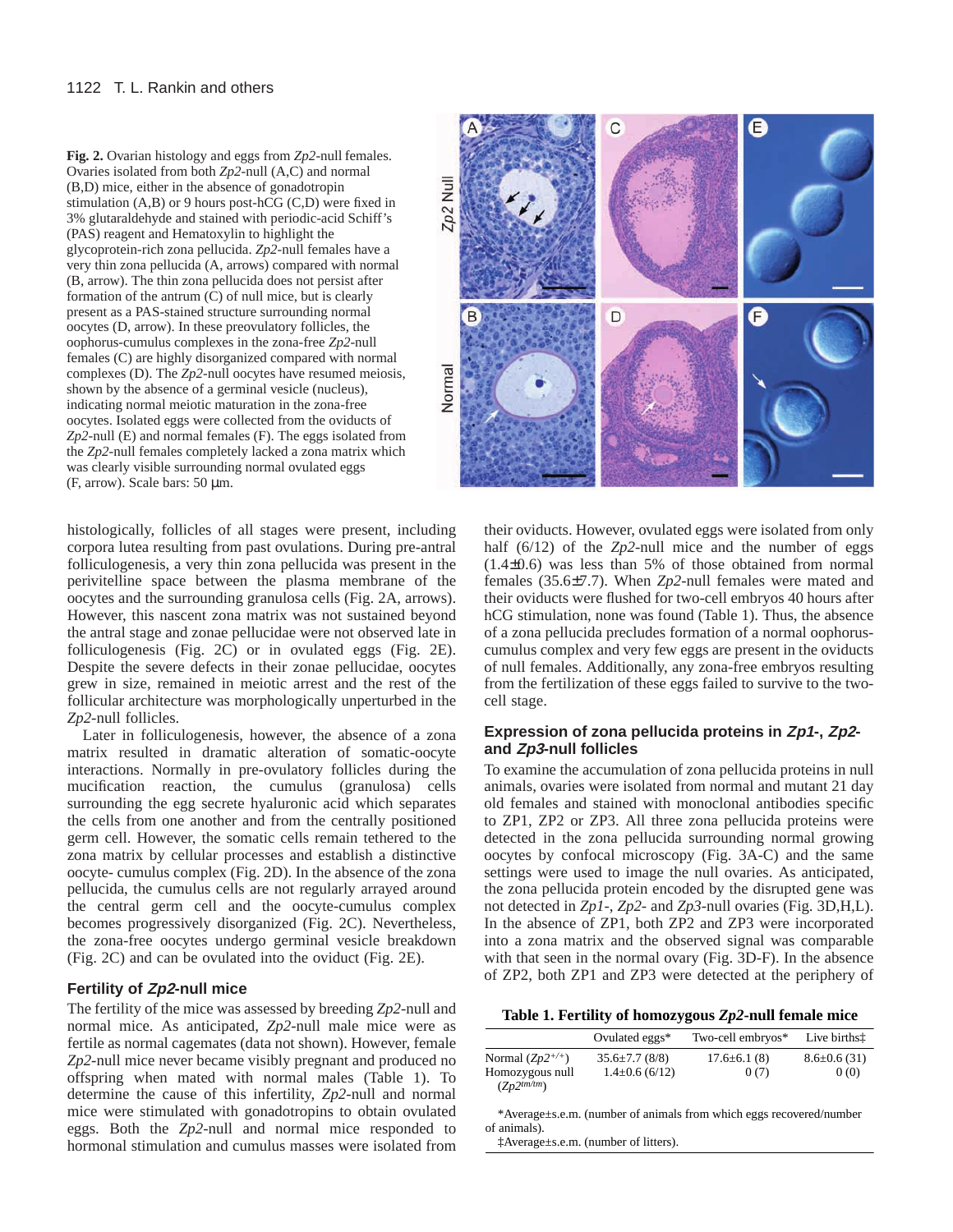

**Fig. 3.** Confocal microscopy of ovarian sections isolated from Zp-null mice. Ovaries were isolated from normal (A-C), *Zp1*- (D-F), *Zp2*- (G-I) and *Zp3*- (J-L) null females, fixed, sectioned and stained with monoclonal antibodies (MAb) to *ZP1* (A,D,G,J), *ZP2* (B,E,H,K) and *ZP3* (C,F,I,L). In normal follicles, ZP1, ZP2 and ZP3 were present in the zona pellucida surrounding growing oocyte. *Zp1*-null oocytes had a zona matrix composed of ZP2 and ZP3 (E,F), and the *Zp2*-null oocytes had a zona matrix composed of ZP1 and ZP3 (G,I). However, the zona pellucida surrounding *Zp2* oocytes was considerably thinner than that surrounding *Zp1*-null oocytes. No zona matrix was observed surrounding *Zp3*-null oocytes (J-L). Images of the null ovaries with each MAb were obtained with the same settings as were used for the normal ovary. Scale bars: 20  $\mu$ m.

oocytes, consistent with co-localization with the thin zona matrix observed by light microscopy (Fig. 2A, arrows; Fig. 3G-I). However, the intensity of the confocal images, particularly of ZP3, was significantly less than that observed in the normal ovary. As has been reported earlier, the absence of ZP3 appeared to preclude the formation of a visible extracellular zona matrix (Fig. 3J-L), although both ZP1 and ZP2 were detected in the oocyte using greater gain on the confocal microscope (data not shown).

Thus, the phenotype of the *Zp2*-null seems to be intermediate between *Zp1*-null mice, which have an abnormal, but clearly present zona matrix, and *Zp3*-null mice, which have no zona pellucida. It is not clear whether the thinness of the zona matrix in *Zp2*-null mice reflects a stoichometric limitation of ZP1 compared with the considerably more abundant ZP2, or whether it reflects a less robust interaction between ZP1 and ZP3 compared with that between ZP2 and ZP3. Taken together, these data reinforce earlier observations from the *Zp1*- (Rankin et al., 1999) and the *Zp3*- (Rankin et al., 1996) null mice that the zona pellucida proteins are synthesized independently from each other, even though their transcription is coordinately regulated (Epifano et al., 1995b). It remains unclear, however, how or where (intraorganelle, plasma surface, perivitelline space) the zona matrix is assembled during oogenesis.

## **Folliculogenesis in females lacking individual zona pellucida proteins**

Although follicles of all stages were present in the ovaries of females lacking either ZP1, ZP2 or ZP3, it was of interest to examine further the dynamics of folliculogenesis in these animals. To that end, four to seven ovaries from normal and each of the lines (21 day old) were isolated, fixed and serially sectioned for morphometric analysis.

Normally, as folliculogenesis progresses from primary to

antral stages, the number of follicles decreases (Fig. 4). This loss is thought to involve apoptosis, the rapidity of which makes detection of residual follicular debris difficult (Morita and Tilly, 1999). Ovaries from normal, *Zp1*-, *Zp2*- and *Zp3* null mutant lines contained comparable numbers of primary and secondary stage follicles. However, all three null lines had statistically significant fewer late-stage follicles than normal (Fig. 4). In *Zp3*-null females, this difference was apparent at the early antral stage, and the two other null lines displayed a disparity at the mid-to-large antral stage of development. These data suggested that the disruption of the zona pellucida compromised the ability of follicles to continue development



**Fig. 4.** Morphometric analysis of ovarian folliculogenesis. Single ovaries (four different animals) from normal, *Zp1*-null, *Zp2*-null and *Zp3*-null mice were serially sectioned and the number of primary, secondary, early antral and mid-to-late antral follicles was determined (Pedersen and Peters, 1968). Values are expressed as mean±s.e.m.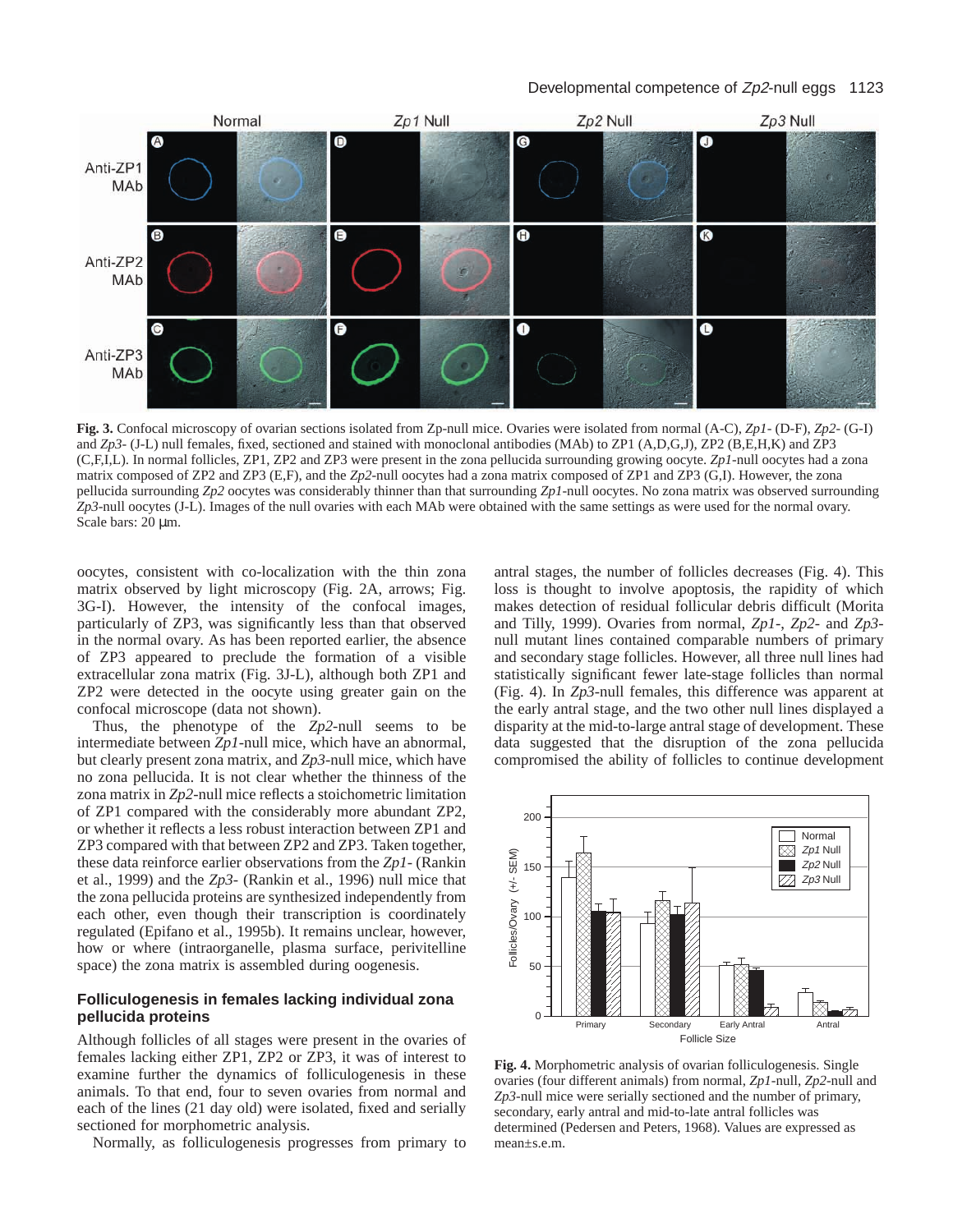## 1124 T. L. Rankin and others

of antral follicles. Although absent (*Zp2*- or *Zp3*-null) or abnormal (*Zp1*-null) zonae pellucidae increased the fragility of oocytes under experimental conditions, it remained unclear whether the observed follicular loss was a direct effect of an abnormal or missing zona pellucida or an indirect effect, perhaps mediated by altered somatic-germ cell interactions.

## **In vitro fertilization and embryonic development in Zp1-, Zp2- and Zp3-null females**

Because of the difficulty in collecting zona-free ovulated eggs from *Zp2*- and *Zp3*-null mice, oocytes were obtained by follicular puncture for all lines and matured in vitro. Even so, only five to six oocytes were isolated from each pair of *Zp2* or *Zp3*-null ovaries, owing to reduced numbers of follicles and the extreme fragility of the zona-free oocytes. The in vitro matured eggs were fertilized and developed in vitro to the blastocyst stage, at which time they were transferred into the uteri of pseudopregnant females and allowed to continue to term (Table 2). No polyspermy was observed using a reduced concentration of sperm (5/µl) for eggs lacking a zona pellucida matrix due either to *Zp2*- or *Zp3*-null mutations or to biochemical removal from normal eggs.

Approximately 75% of eggs from *Zp1*-null mice were fertilized in vitro and developed to the two-cell stage, a rate that was comparable with that observed with normal eggs (81%). In contrast, only 50-53% of the zona-free eggs isolated from *Zp2*-null or the *Zp3*-null females progressed to the twocell stage, a success rate similar to normal oocytes from which the zona pellucida had been removed by acidified Tyrode's medium (45%). A similar dichotomy, albeit less striking, was observed in progression from the two-cell stage to the blastocyst stage, with *Zp2*- and *Zp3*-null embryos less able to progress (30-41%) compared with *Zp1*-null embryos (50%). However, the zona-free blastocysts derived from *Zp2*- (or *Zp3*) null mice consistently appeared smaller and less healthy than those in which the zona pellucida was removed biochemically (Fig. 5). These observations suggest that oocyte development in the absence of ZP2 and ZP3 results in the production of eggs with reduced competence to undergo preimplantation development.

More striking was the absence of live births of pups derived from either *Zp2*- (31 transfers) or *Zp3*- (43 transfers) null eggs, although two (from *Zp3*-null eggs) were born dead (Table 2). In contrast, eggs from *Zp1*-null and normal eggs gave rise to live births after blastocyst transfers (14-27%), and even eggs that had been biochemically stripped of their zonae resulted in newborn mice (9%). Thus, it appears that the absence of ZP2 or ZP3 during folliculogenesis adversely affected the developmental competence of the *Zp2*- and *Zp3*-null eggs.



**Fig. 5.** Embryonic progression of *Zp2*-null eggs after fertilization. Oocytes were collected by follicular puncture of ovaries and matured in vitro. The zona pellucida was biochemically removed from a portion of the normal eggs (zona-free normal) and all were fertilized in vitro and cultured to the blastocyst stage. Photomicrographs of *Zp2*-null (A) and zona-free normal (B) zygotes with pronuclei and their progression to the blastocysts stage. Blastocysts derived from *Zp2*-null female mice were consistently smaller and less robust than those from normal mice. Scale bars: 50 µm.

## **DISCUSSION**

Initially, *Zp2*-null mice develop a thin zona pellucida surrounding growing oocytes that is composed of ZP1 and ZP3. However, this matrix is not sustained through the antral stage of folliculogenesis and the ovulated eggs are zona-free. Although the early stages of folliculogenesis appear normal, the oophorus-cumulus complexes formed in preovulatory follicles are highly disorganized with loose, if any, association of the zona-free germ cell with the surrounding cumulus cells. Relatively few eggs (<5% of normal) are recovered in the oviduct after hormonal stimulation and the resultant sterility of *Zp2*-null females can be attributed to the paucity of eggs and their rapid absorption into the epithelial lining of the oviduct (Bronson and McLaren, 1970; Modlinski, 1970). Thus, the phenotype of the *Zp2*-null mice is distinct from that of *Zp1* null mice (which form a zona matrix and are fertile) and that of *Zp3*-null mice (which never form a zona matrix and are sterile), although the severity of the defect is more similar to that of *Zp3*-null mice*.* 

Despite intense investigation of the mouse zona pellucida since its biochemical composition was described (Bleil and

**Table 2. Progression of embryogenesis in** *Zp1***-,** *Zp2***- and** *Zp3***-null mice**

|                   | Normal     | Z <i>p1</i> null | $Zp2$ Null | $Zp3$ null | Zona-free normal |  |
|-------------------|------------|------------------|------------|------------|------------------|--|
| Fertilized eggs   | 518 (100%) | 452 (100%)       | 227 (100%) | 395 (100%) | 395 (100%)       |  |
| Two-cell embryos* | 417 (81%)  | 337 (75%)        | 120 (53%)  | 196 (50%)  | 179 (45%)        |  |
| Blastocysts*      | 253 (61%)  | 170 (50%)        | 36 (30%)   | 81 (41%)   | 72 (40%)         |  |
| Transferredt      | 164 (100%) | 162 (100%)       | 31 (100%)  | 43 (100%)  | 56 (100%)        |  |
| Live births§      | 24 (15%)   | 44 (27%)         | $0(0\%)$   | $0(0\%)$   | 5(9%)            |  |

<sup>\*</sup>Number of embryos (percent that progress from previous stage).

‡Number of cultured blastocysts transferred to pseudopregnant females.

§Number of live births (percent of transferred blastocysts).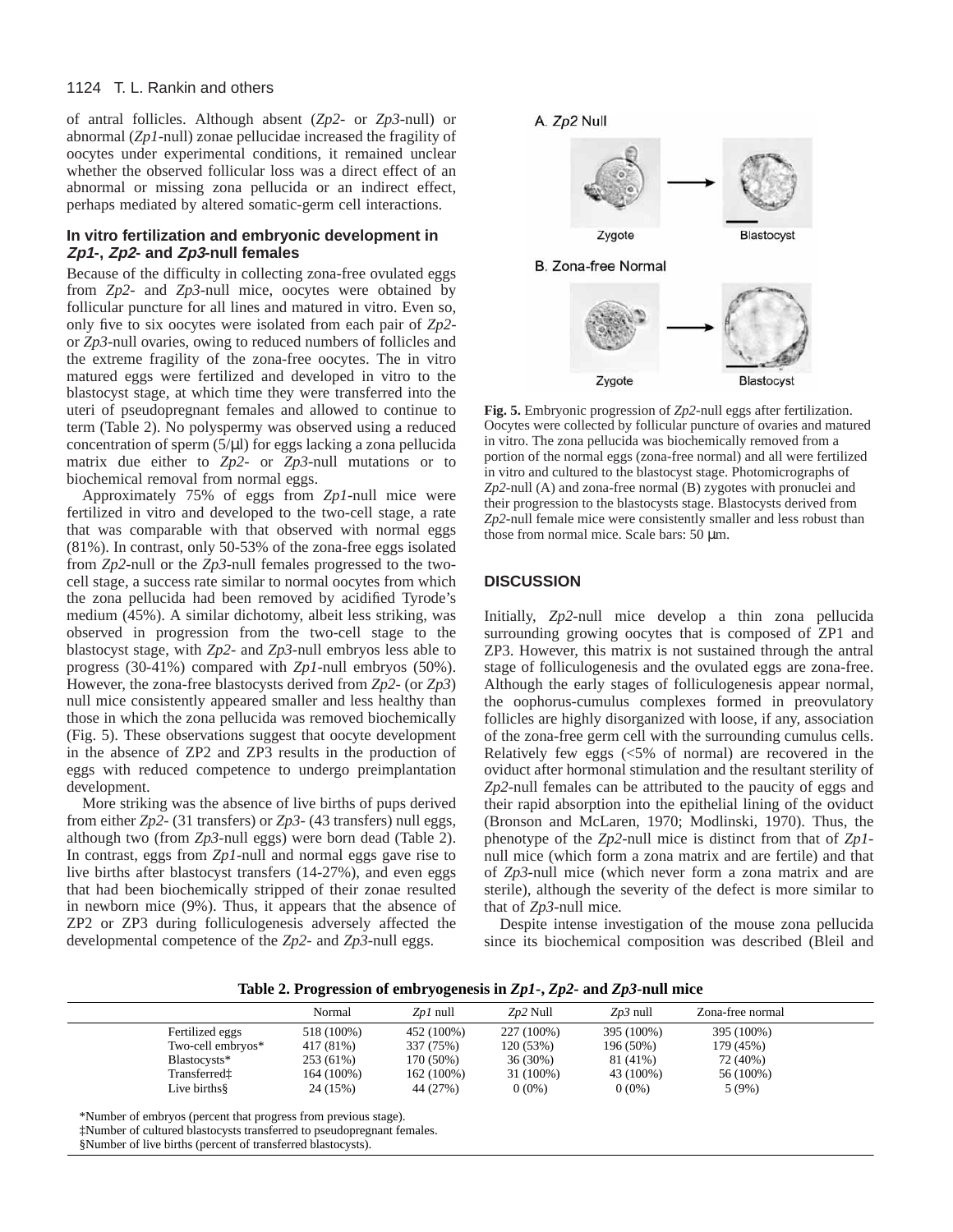Wassarman, 1980; Shimizu et al., 1983), little is known about its formation or three-dimensional structure (for review, see Green, 1997). ZP1 (623 amino acids), ZP2 (713 amino acids) and ZP3 (424 amino acids) differ from one another, but share specific defining motifs (Ringuette et al., 1988; Liang et al., 1990; Epifano et al., 1995b). Each has a signal peptide to direct it into a secretory pathway, each has a 260 amino acid 'zona box' (Bork and Sander, 1992) and each has a transmembrane domain near its C terminus, 20-30 amino acids upstream of which is a potential endoproteolytic cleavage site (Yurewicz et al., 1993). In addition, the 348 amino acid C termini of ZP1 (residues 268-623) and ZP2 (residues 363-713) are 32% identical (47% similar) suggesting that they arose from a common ancestral gene (Epifano et al., 1995a). Although the stoichiometry of the three zona pellucida proteins within the matrix has not been accurately determined, it appears that there is significantly less ZP1 than either ZP2 or ZP3 (Green, 1997).

Mice that lack ZP2 can form a zona matrix composed of ZP1 and ZP3 early in oogenesis, but it is considerably thinner and does not persist in ovulated eggs, unlike the matrix formed by ZP2 and ZP3 in *Zp1*-null mice (Rankin et al., 1999). Mice without ZP3, however, do not form a zona matrix, even early in oogenesis (Liu et al., 1996; Rankin et al., 1996). These data suggest that two zona pellucida proteins are sufficient for zona matrix formation. One must be ZP3, but the other can be either ZP1 or ZP2. The thinness of the ZP1/ZP3 matrix compared with the ZP2/ZP3 matrix could result either from a more enduring interaction between ZP2 and ZP3, or limiting amounts of ZP1. The latter hypothesis is consistent with there being 20-25% as many transcripts encoding ZP1 as there are encoding ZP2 or ZP3 in growing oocytes (Epifano et al., 1995b). If the abundance of ZP1 protein limits zona pellucida thickness, it may be possible to augment the zona matrix of the *Zp2*-null mice and reverse the sterile phenotype by overexpression of ZP1 in transgenic mice.

Unexpectedly, zona-free oocytes from both *Zp2*- or *Zp3*-null mice appear to be developmentally compromised, suggesting that the absence of a zona pellucida has an adverse maternal affect on embryogenesis that arises during folliculogenesis. Morphometric analysis of ovarian follicles indicates that oocytes with structurally defective (*Zp1*- or *Zp2*-null) or completely absent (*Zp3*-null) zona matrices progress normally through the pre-antral stages of folliculogenesis, although by the antral stages, there is a significant decrease in the number of surviving follicles. Growing oocytes isolated from each of the null lines can be matured and fertilized in vitro and some will progress to the blastocyst stage in culture (albeit the blastocyst quality is poor). After transfer to foster mothers, embryos encased in structurally abnormal zonae (*Zp1* null) result in live births, but those lacking a zona pellucida (*Zp2* or *Zp3* null) do not complete development. The birth of pups derived from control oocytes from which the zona pellucida had been removed biochemically (this manuscript, Naito et al., 1992) suggests that this developmental defect(s) is not attributable only to the physical absence of a zona pellucida matrix during embryogenesis.

During folliculogenesis, surrounding granulosa cells interact with oocytes via processes that penetrate through the zona pellucida matrix and form gap junctions with the plasma membrane (Anderson and Albertini, 1976; Eppig, 1991). These interactions provide two-way communications required for

oocyte growth, and maintain the oocyte in meiotic arrest (oocytes released from late stage follicles will spontaneously undergo the completion of the first meiotic division). Oocytes unable to form interactions with surrounding granulosa cells, either because of ectopic displacement (Zamboni and Upadhyay, 1983) or genetic mutation (Soyal et al., 2000), do not survive. While there is long-standing evidence that granulosa cells support oocyte growth and maturation (reviewed by Eppig et al., 1997a), the reciprocal phenomenon of oocytes modulating granulosa and cumulus cell functions has become clear only over the past decade.

In mutant mice that lack germ cells, follicles do not form (Columbre and Russell, 1954) and pharmacological ablation of oocytes in rats results in defective folliculogenesis (Merchant, 1975; Hirshfield, 1994). Factor(s) secreted by oocytes promote granulosa cell proliferation and differentiation (Vanderhyden et al., 1990; Vanderhyden et al., 1992; Eppig et al., 1997a). One, GDF9, an oocyte-specific member of the transforming growth factor β family, is required for the proliferation of granulosa cells beyond the primary stage of folliculogenesis and for the recruitment of thecal cells to the follicle (Dong et al., 1996; Elvin et al., 1999). Oocyte factors also promote preovulatory cumulus mucification by enabling cumulus cells to secrete hyaluronic acid in response to follicle-stimulating hormone (Salustri et al., 1990; Buccione et al., 1990). Additionally, oocytes have been implicated in modulating specific gene expression (i.e. that of the genes for the luteinizing hormone receptor and Kit ligand) in surrounding granulosa cells (Eppig et al., 1997b; Joyce et al., 1999). Taken together, these data strongly support the hypothesis that oocytes and follicular somatic cells are interdependent throughout their development.

Although the fragility of the zona-free null oocytes precluded assessment of metabolic coupling between somatic and germ cells, it seems likely that both physical and metabolic perturbations affect the developmental potential of the egg. A relatively high percent (75-81%) of fertilized eggs with a normal or even an abnormal zona pellucida (*Zp1* null) progress to the two cell stage. Far fewer eggs without a zona pellucida (45-53%) progress to two-cell embryos, whether the absence of a zona pellucida results from a genetic perturbation (*Zp2* or *Zp3* null) or biochemical removal (zona-free normal). These observations are consistent with the physical absence of the zona pellucida compromising very early embryonic progression. Although zona-free two-cell embryos progress to the blastocyst stage in vitro, no live births resulted from the transfers of *Zp2*- and *Zp3*-null blastocysts to foster mothers despite the observation that normal zona-free blastocysts result in live pups, albeit at a rate somewhat less than zona-intact embryos (this manuscript, Naito et al., 1992). These data suggest that it is the absence of a zona pellucida matrix during folliculogenesis that adversely affects the developmental potential of the *Zp2*- and *Zp3*-null embryos after transfer to foster mothers. The genetic pathways by which such a perturbation could occur, remain to be determined.

# **REFERENCES**

**Anderson, E. and Albertini, D. F.** (1976). Gap junctions between the oocyte and companion follicle cells in the mammalian ovary. *J. Cell Biol.* **71**, 680- 686.

**Bleil, J. D. and Wassarman, P. M.** (1980). Structure and function of the zona